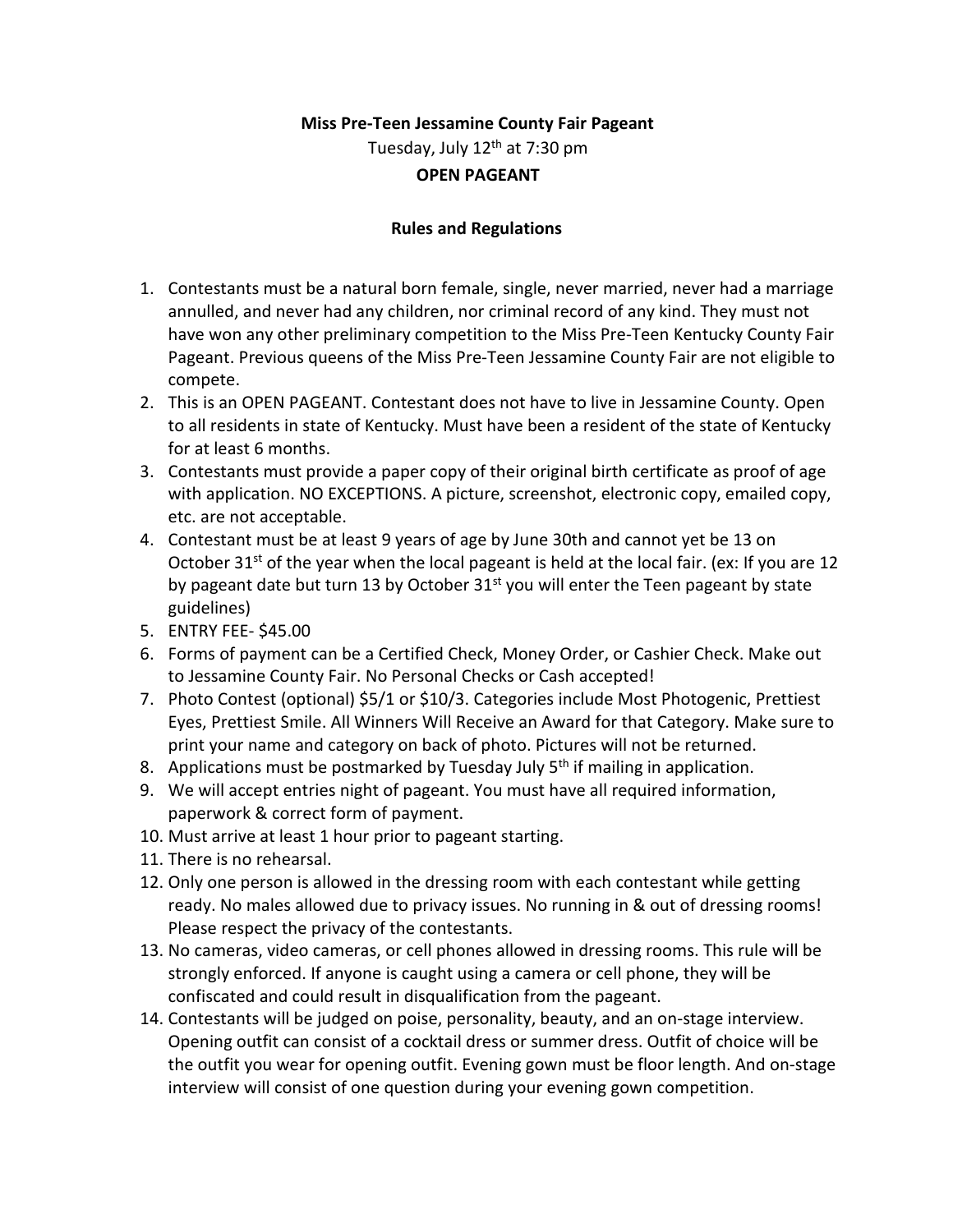- 15. Suitable and valuable prizes will be awarded to the winners. Winner will receive a crown, sash, trophy, flowers & 1-night stay at the Crowne Plaza in Louisville, KY.  $2^{nd}$ place and  $3^{rd}$  place will be given trophies. Photo contest winners will receive awards.
- 16. The winning contestant will be expected to participate in the Miss Pre-Teen Kentucky County Fair Pageant to be held in October at The Crowne Plaza in Louisville, KY. If the winner cannot participate, then adequate notice must be given to allow the first runner up enough time to represent Jessamine County. Other sporting events or competitions do not take precedence. If you're unable to attend state competition and first runner up must compete, the winner must relinquish her title and all valuable awards and prizes.
- 17. You agree to release and hold harmless Jessamine Co Fair, judges, staff, and ALL other parties affiliated with this pageant from ALL responsibility for any issues during the event including but not limited to accidents, falls, sickness, injury or loss of personal property.
- 18. You agree that any photos submitted or taken during the event may be used for advertising purposes on the website, print, or social media.
- 19. Grounds for disqualification can be but not limited to untrue statements on registration forms, unruly behavior, misconduct, obscene or foul language and any other reasons the pageant committee may deem, as necessary. Anyone that causes any problems, harasses the directors or judges will be escorted off the premises and re-entry not allowed. If the pageant committee is harassed or untrue statements are placed on-line, on Facebook, website or by any other means, your child will be disqualified from our pageant system entirely.
- 20. Anyone that causes any problems, harasses the directors or judges will be escorted off the premises and re-entry not allowed. If the pageant committee is harassed or untrue statements are placed on-line on Facebook, websites or any other means, your child will be disqualified from our pageant system entirely. If there are any problems you feel you need to bring to our attention or questions, please direct them to the pageant director or co-directors. We are always available to help.
- 21. Viewing the score sheets is solely up to the director.
- 22. It is at the sole responsibility of the winning contestant's parent(s) to have the state paperwork turned in within 30 days following our pageant. Failure to do so can result in forfeiture. Copies need to be e-mailed to the director at [kygal76@gmail.com](mailto:kygal76@gmail.com) All information can be found at [www.kafs.net](http://www.kafs.net/) under Beauty Pageants. You also need to purchase your own tickets for the statue pageant when they go on sale at [www.kafs.net.](http://www.kafs.net/) We will book and pay for the hotel room for one night at the Crown Plaza.
- 23. All decisions of the judges are final!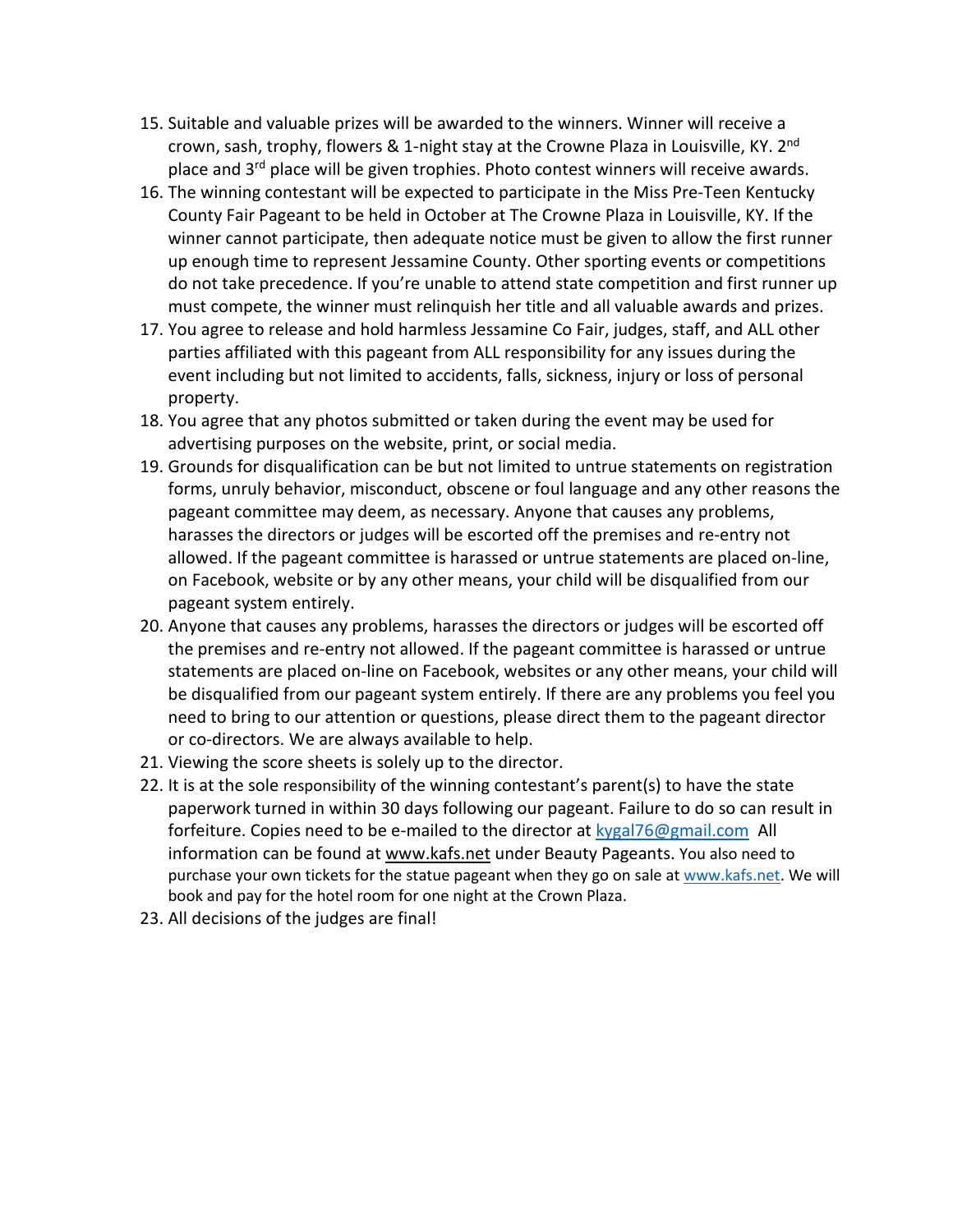24. NO REFUNDS! NO EXCEPTIONS!

**By signing below, you understand and will abide by all the rules and regulations set forth above.**

Parent Signature: \_\_\_\_\_\_\_\_\_\_\_\_\_\_\_\_\_\_\_\_\_\_\_\_\_\_\_\_\_\_\_\_\_

Contestant Signature: \_\_\_\_\_\_\_\_\_\_\_\_\_\_\_\_\_\_\_\_\_\_\_\_\_\_\_\_\_\_

Date: \_\_\_\_\_\_\_\_\_\_\_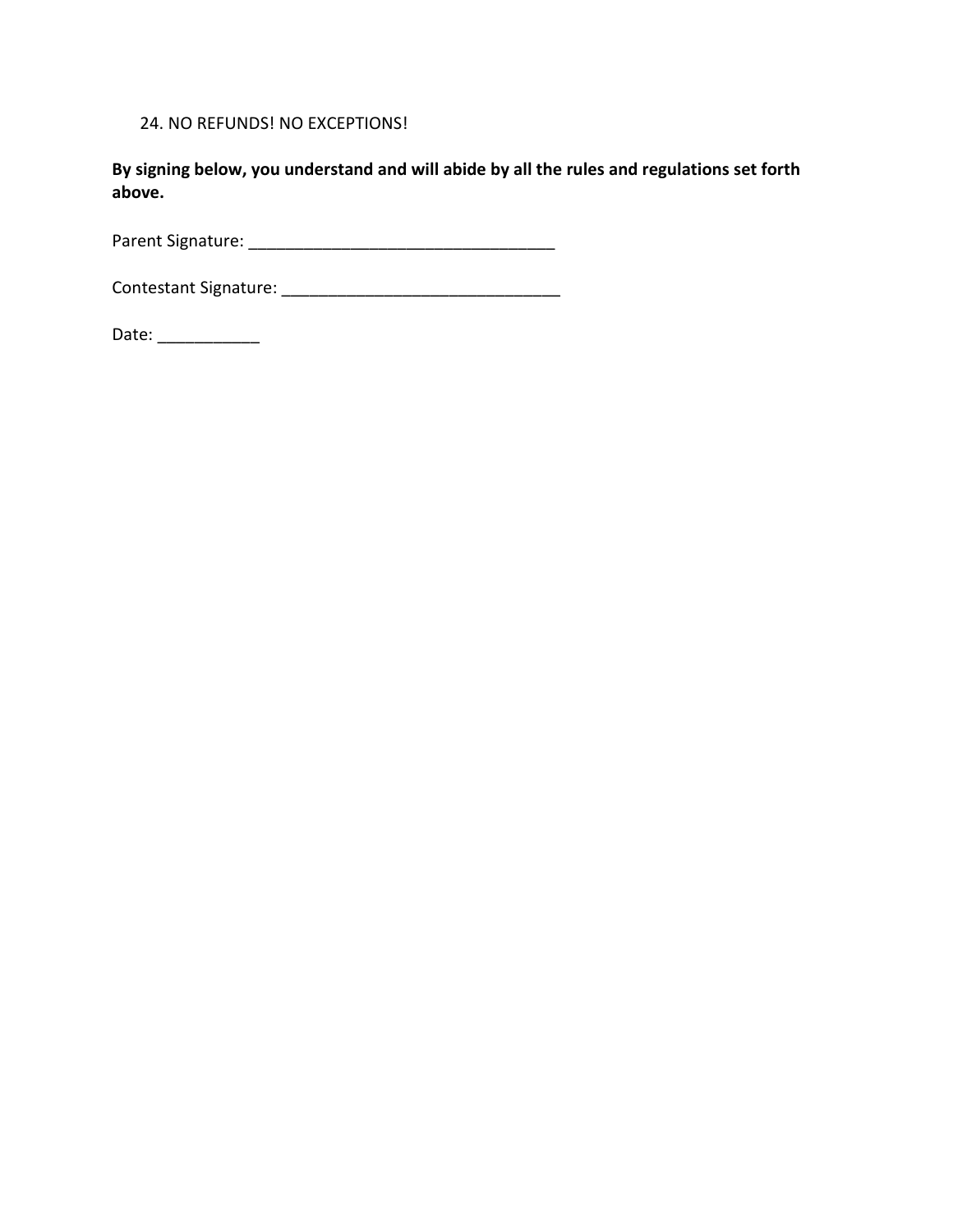## **OPENING OUTFIT**:

- Cocktail or Summer dress
- Knee or tea-length, your choice
- Shows your personality
- Age appropriate

## **OUTFIT OF CHOICE**:

• Same as opening outfit

## **EVENING GOWN COMPETITION:**

- Formal Evening gown
- Age appropriate
- Not so long as to be a tripping hazard
- Not short enough to see shoes

#### **ON STAGE INTERVIEW:**

• Age appropriate question on stage during evening gown competition.

## **JUDGES CRITERIA:**

Overall, the judges are looking for the girl they believe:

- Is confident, in control and gives intelligent responses
- Has positive body language and good eye contact
- Can support opinions
- Is honest, sincere, spontaneous, and has a sense of humor
- Is well groomed and fashionable
- Is poised in interview and on stage
- Has an attractive smile, face, and hair

During the outfit of choice competition, the judges are looking for physical fitness, facial beauty, poise, self-assurance, projection, showmanship, eye contact, and fit and appropriateness of outfit.

During the evening gown competition and On-Stage Interview, the judges are looking for gracefulness in gown, facial beauty, poise, eye contact, projection, self-assurance, overall presence, showmanship, and fit and appropriateness of dress.

During the Interview, the judges are looking for poise, personality, articulation, appropriate responses, intelligence, self-assurance, confidence, charm, and natural beauty.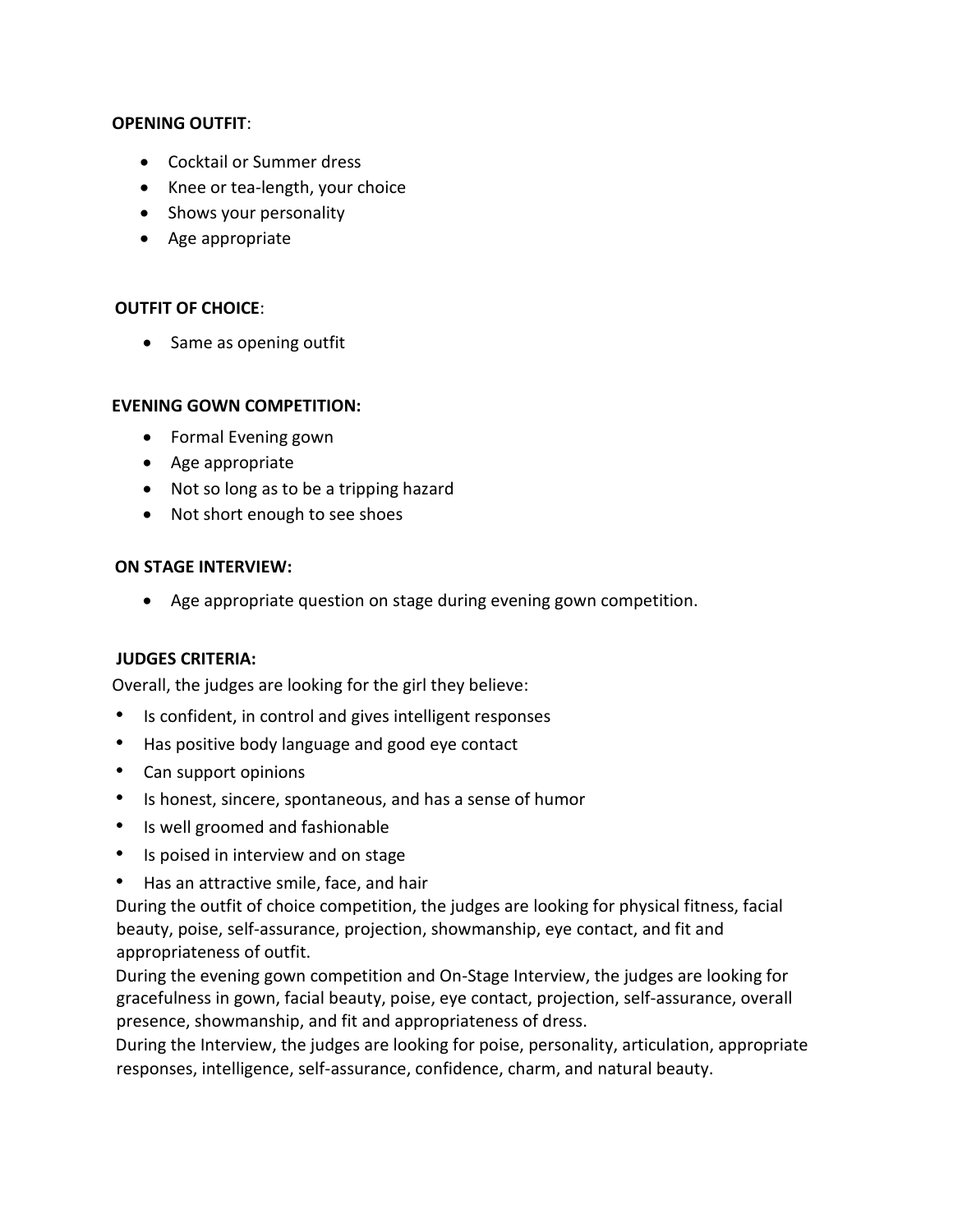|                                        |                                                         | Winner 2 <sup>ND</sup> 2 <sup>ND</sup> 3 <sup>RD</sup> 3 <sup>RD</sup>                               |  |
|----------------------------------------|---------------------------------------------------------|------------------------------------------------------------------------------------------------------|--|
|                                        |                                                         |                                                                                                      |  |
|                                        | Tuesday, July 12 <sup>th</sup> at 7:30 pm<br>AGES: 9-12 | MISS PRE-TEEN JESSAMINE COUNTY FAIR PAGEANT                                                          |  |
| Contestant # _______________           |                                                         |                                                                                                      |  |
|                                        |                                                         |                                                                                                      |  |
|                                        |                                                         | HAIR COLOR: _______________________ EYE COLOR: __________________________HEIGHT: ___________________ |  |
|                                        |                                                         |                                                                                                      |  |
| PARENTS:                               |                                                         |                                                                                                      |  |
| CLUBS/ACTIVITIES:                      |                                                         |                                                                                                      |  |
|                                        |                                                         |                                                                                                      |  |
| <b>HOBBIES:</b>                        |                                                         |                                                                                                      |  |
|                                        |                                                         |                                                                                                      |  |
| <b>ANYTHING INTERESTING ABOUT YOU:</b> |                                                         |                                                                                                      |  |
|                                        |                                                         |                                                                                                      |  |